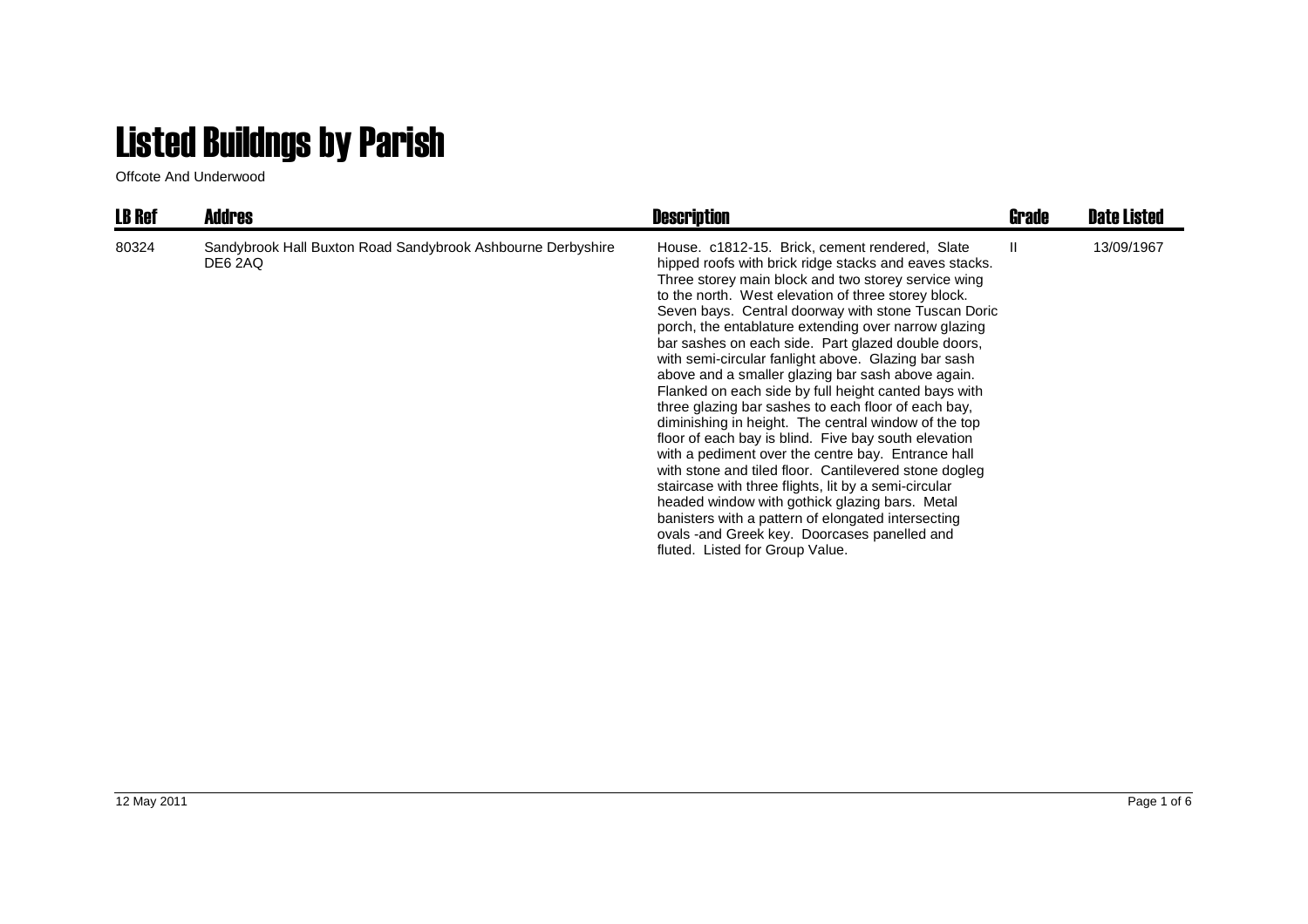| <b>LB Ref</b> | <b>Addres</b>                                                                  | <b>Description</b>                                                                                                                                                                                                                                                                                                                                                                                                                                                                                                                                                                                                                                                                                                                                                        | Grade | <b>Date Listed</b> |
|---------------|--------------------------------------------------------------------------------|---------------------------------------------------------------------------------------------------------------------------------------------------------------------------------------------------------------------------------------------------------------------------------------------------------------------------------------------------------------------------------------------------------------------------------------------------------------------------------------------------------------------------------------------------------------------------------------------------------------------------------------------------------------------------------------------------------------------------------------------------------------------------|-------|--------------------|
| 80325         | Sandybrook Country Park Buxton Road Sandybrook Ashbourne<br>Derbyshire DE6 2AQ | Stables. Early C19. Brick with sandstone dressings.<br>Hipped slate roofs with brick stacks. Two storeys,<br>arranged around three sides of a courtyard. West<br>elevation of middle block, three bays with the centre<br>bay advanced beneath a pediment, with a clock with<br>stone surround set within the pediment. Open cupola.<br>Centre carriage entrance with segmental arch and<br>banded stone surround. Plain sash above with stone<br>lintel and keystone. Flanked on each side by semi-<br>circular headed doorways with moulded stone<br>surrounds and panelled doors with overlights, with<br>similar plain sashes above. Stone string band linking<br>the sills of the first floor windows. Listed for Group<br>Value. Now part of Sandybrook County Park | -II   | 14/06/1984         |
| 80326         | Sandybrook Hall Buxton Road Sandybrook Ashbourne Derbyshire<br>DE6 2AQ         | Walls and gate piers. Early C19, Brick walls and<br>sandstone gate piers. The gate piers are square in<br>plan and are rusticated with pyramidal caps. Plain<br>brick walls with soldier course along the top.<br>Approximately eight feet high and 500 feet long.<br>Included for group value only.                                                                                                                                                                                                                                                                                                                                                                                                                                                                      | Ш     | 14/06/1984         |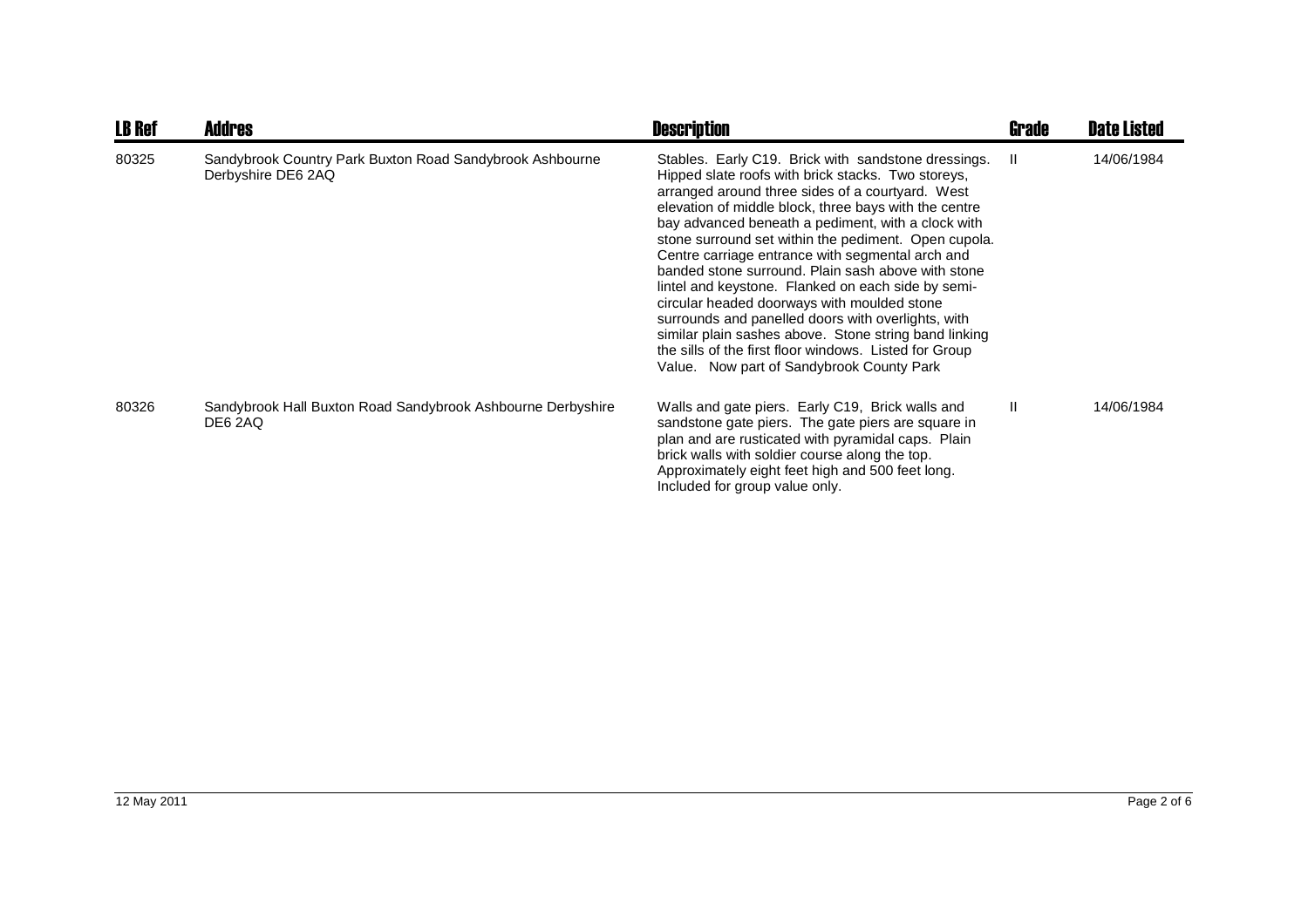| <b>LB Ref</b> | <b>Addres</b>                                                   | <b>Description</b>                                                                                                                                                                                                                                                                                                                                                                                                                                                                                                                                                                                                                                                                                                                                                                                                                                                                                                                                                                                                                                                                                                                                                              | Grade | <b>Date Listed</b> |
|---------------|-----------------------------------------------------------------|---------------------------------------------------------------------------------------------------------------------------------------------------------------------------------------------------------------------------------------------------------------------------------------------------------------------------------------------------------------------------------------------------------------------------------------------------------------------------------------------------------------------------------------------------------------------------------------------------------------------------------------------------------------------------------------------------------------------------------------------------------------------------------------------------------------------------------------------------------------------------------------------------------------------------------------------------------------------------------------------------------------------------------------------------------------------------------------------------------------------------------------------------------------------------------|-------|--------------------|
| 80327         | The Green Hall Ashbourne Green Ashbourne Derbyshire DE6 1JB     | House. Early C18. Red brick with sandstone<br>dressings. Plain tile roofs with two brick eaves stacks,<br>two brick stacks in the pitch of the roof and an external<br>stone stack, brick in its upper parts. Two and a half<br>storeys. East elevation of five bays. Twin gabled with<br>stone copings and banded ball finials, the gables<br>linked by a stone balustrade. Projecting quoins.<br>Central doorway with five steps up. Wooden doorcase<br>with bracketed segmental pediment. Six panelled<br>raised and fielded door with rectangular overlight.<br>Glazing bar sash above. Giant rusticated pilasters on<br>either side with plain entablature, linked to the<br>balustrade. Gabled bays to the left with two glazing<br>bar sashes to the ground floor, two similar above and<br>above again. The gabled bays to the right mirrors the<br>left gable bay. All the windows have brick voussoirs<br>and small keystones. South elevation with a round-<br>arched staircase window and occulus window above.<br>Flat roofed C20 single storey extension. C19<br>extensions to the west. Interior said to contain timber<br>framed walls. Listed for Group Value. | Ш     | 13/09/1967         |
| 80328         | Green Hall Cottage Ashbourne Green Ashbourne Derbyshire DE6 1JB | House and outbuildings under one roof. 1751. Brick<br>with plain tile hipped roof. Two storeys. South east<br>elevation of seven irregular bays. Off centre doorway<br>with C19 half glazed door. To the right, a semi-circular<br>arched window with gothic glazing bars. Two similar<br>windows to the left and between them a mounting<br>block. Above the doorway, a similar, but smaller,<br>window with gothic glazing bars and to the right a<br>later small square window and a 2-light casement<br>window. To the left, two small rectangular windows.<br>Moulded eaves cornice. South west elevation with the<br>initials RH and date 1751 in blue brick headers. Listed<br>for Group Value.                                                                                                                                                                                                                                                                                                                                                                                                                                                                          | H.    | 14/06/1984         |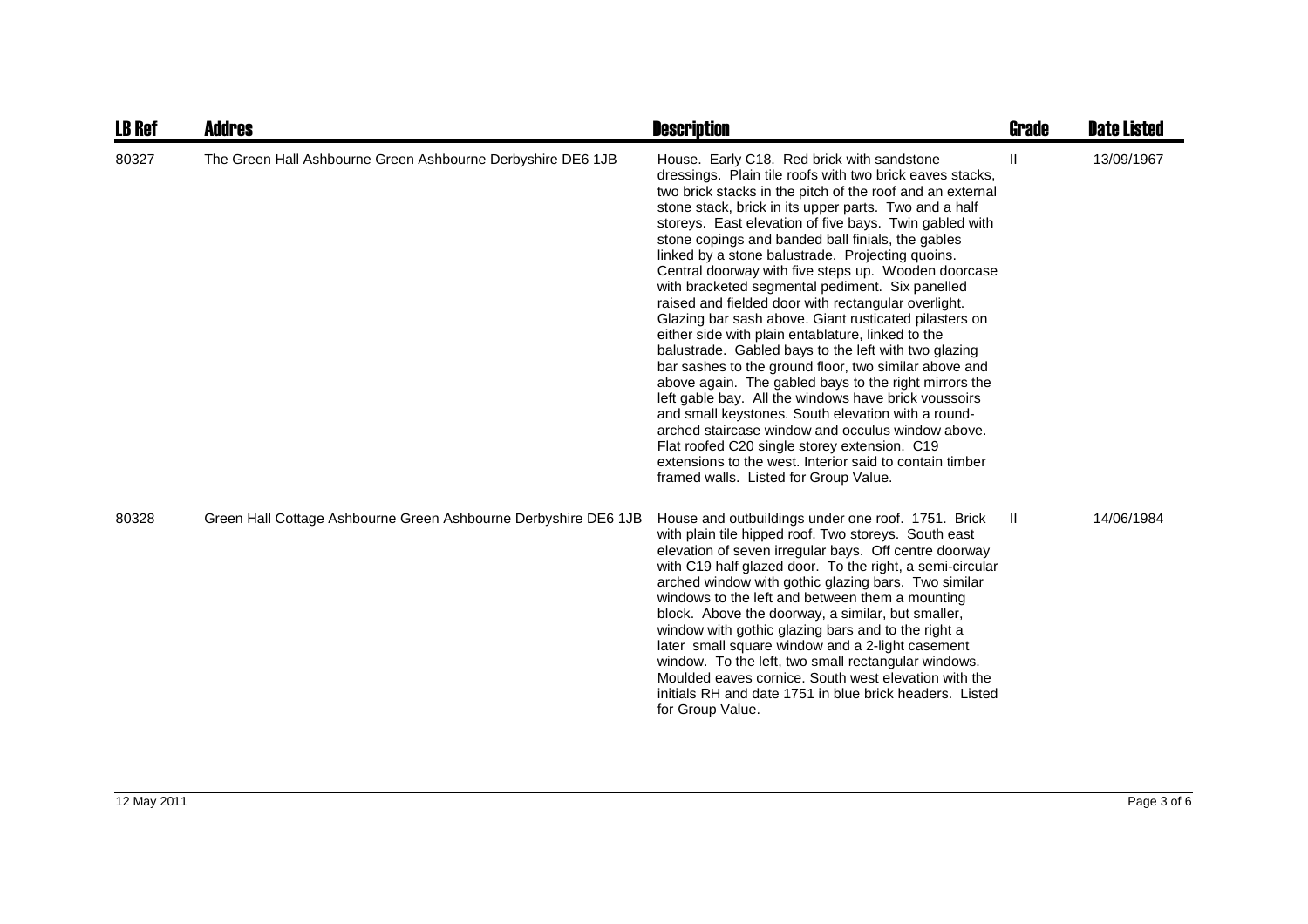| <b>LB Ref</b> | <b>Addres</b>                                           | <b>Description</b>                                                                                                                                                                                                                                                                                                                                                                                                                                                                                                                                                                                                                                                                                                                                                                                                                                                                                                                                                                                                                                                                                                                                                            | <b>Grade</b> | <b>Date Listed</b> |
|---------------|---------------------------------------------------------|-------------------------------------------------------------------------------------------------------------------------------------------------------------------------------------------------------------------------------------------------------------------------------------------------------------------------------------------------------------------------------------------------------------------------------------------------------------------------------------------------------------------------------------------------------------------------------------------------------------------------------------------------------------------------------------------------------------------------------------------------------------------------------------------------------------------------------------------------------------------------------------------------------------------------------------------------------------------------------------------------------------------------------------------------------------------------------------------------------------------------------------------------------------------------------|--------------|--------------------|
| 80329         | Grove Hall Ashbourne Green Ashbourne Derbyshire DE6 1JD | House. Early C19. Cement rendered. Plain tiled<br>hipped roof behind parapets. Three brick ridge stocks.<br>Two storeys, In plan a rectangle with polygonal ends<br>and a canted bay to the south. South elevation of<br>seven bays. Centre canted bay with three tall windows<br>to the ground floor with small panes, the centre<br>window with French doors. Flanked, on each side by<br>glazing bar sashes, the one to the left broader. Five<br>glazing bar sashes above. End bays with pointed<br>windows, the arches with straight shanks and glazing<br>bar sashes. The polygonal west end is castellated.                                                                                                                                                                                                                                                                                                                                                                                                                                                                                                                                                            | $\mathbf{H}$ | 14/06/1984         |
| 80330         | Ox Close Ashbourne Green Ashbourne Derbyshire DE6 1JD   | Farmhouse. Mid-C17. Coursed rubble limestone with II<br>sandstone dressings. Plain tile roofs with stone coped<br>gables with moulded kneelers. A ball finial on the<br>west gable end. Central brick stack, partly rendered<br>and a brick gable end stack. Unequal T-plan, two<br>storeys plus attics. Flush quoins. South elevation,<br>three bays. Central doorway with chamfered quoins<br>and lintel. Half glazed C19 door. To the left, a 3-light<br>recessed chamfer mullion window with dripmould.<br>Similar window above and a similar 2-light window<br>above the door. To the right, low down, a broad 2-light<br>recessed chamfer mullion window. 3-light recessed<br>chamfer mullion window with dripmould above and a<br>similar 3-light window without dripmould above again.<br>West gable end with a 3-light recessed chamfer<br>mullion window with dripmould to the ground floor with<br>similar window above and above again and a blocked<br>single light window with dripmould in the gable. All<br>other elevations with single light, 2-light and 3-light<br>recessed chamfer mullion windows. The north<br>elevation has one C20 window insertion. |              | 14/06/1984         |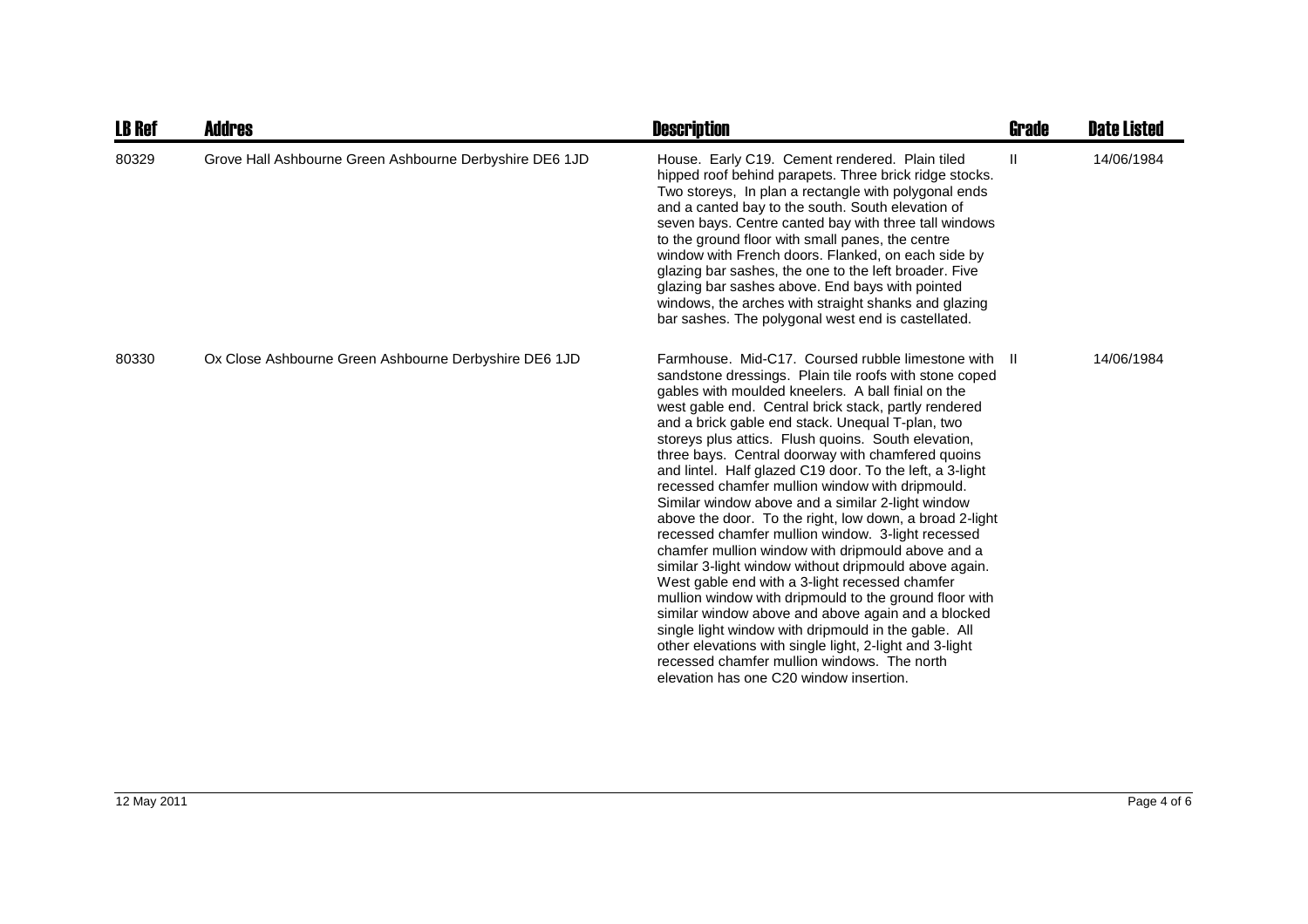| <b>LB Ref</b> | <b>Addres</b>                              | <b>Description</b>                                                                                                                                                                                                                                                                                                                                                                                                                                                                                                                                                                                                                                                                                                                                                                                            | Grade | <b>Date Listed</b> |
|---------------|--------------------------------------------|---------------------------------------------------------------------------------------------------------------------------------------------------------------------------------------------------------------------------------------------------------------------------------------------------------------------------------------------------------------------------------------------------------------------------------------------------------------------------------------------------------------------------------------------------------------------------------------------------------------------------------------------------------------------------------------------------------------------------------------------------------------------------------------------------------------|-------|--------------------|
| 80331         | Grange Barn Kniveton Derbyshire DE6 1JQ    | Farm buildings. 1870. Brick with plain tile roofs.<br>Arranged around three sides of a courtyard. Two<br>storeys. Irregular openings, doors and windows with<br>basket arches and chamfered surrounds. Diamond<br>shaped and arrow slit breathers. Date-stone dated<br>1870 on the east elevation. Listed for group value<br>only.                                                                                                                                                                                                                                                                                                                                                                                                                                                                            | Ш.    | 10/07/1975         |
| 80332         | Offcote Grange Kniveton Derbyshire DE6 1JQ | House. Early C18. Brick with stone dressings. Plain<br>tile roof with stone coped gables and kneelers. Brick<br>gable end stacks. Three storeys to the south, two<br>storeys to the north. South elevation - three bays.<br>Central doorway with chamfered stone surround and<br>quoins. Part glazed double doors, the middle panel<br>raised and fielded. Flanked on each side by tripartite<br>glazing bar sashes, Three glazing bar sashes above,<br>the centre one narrower, and three similar, but<br>smaller, windows above again. Brick stringcourse<br>between each floor. Brick eaves cornice. West<br>elevation with three blocked 2-light square section<br>stone mullion windows. Interior with wooden staircase<br>with fretted balusters and polygonal ball finials. Listed<br>for Group Value. | Ш.    | 24/06/1975         |
| 80333         | Green Farm Kniveton Derbyshire DE6 1JQ     | Farmhouse containing crucks. Early C17,<br>substantially remodelled in late C20. Cement<br>rendered. Plain tile roof with one brick stack in the<br>pitch of the roof. Single storey with attics. Little on the<br>exterior betrays the historic origins. Lobby entrance,<br>longhouse plan. South elevation of four bays. Central<br>doorway flanked on each side by two C20 casement<br>windows. Two C20 flat-roofed dormers above. West<br>elevation with a single light fire window with chamfered<br>stone surround. Inside are two cruck trusses.                                                                                                                                                                                                                                                       | Ш     | 14/06/1984         |